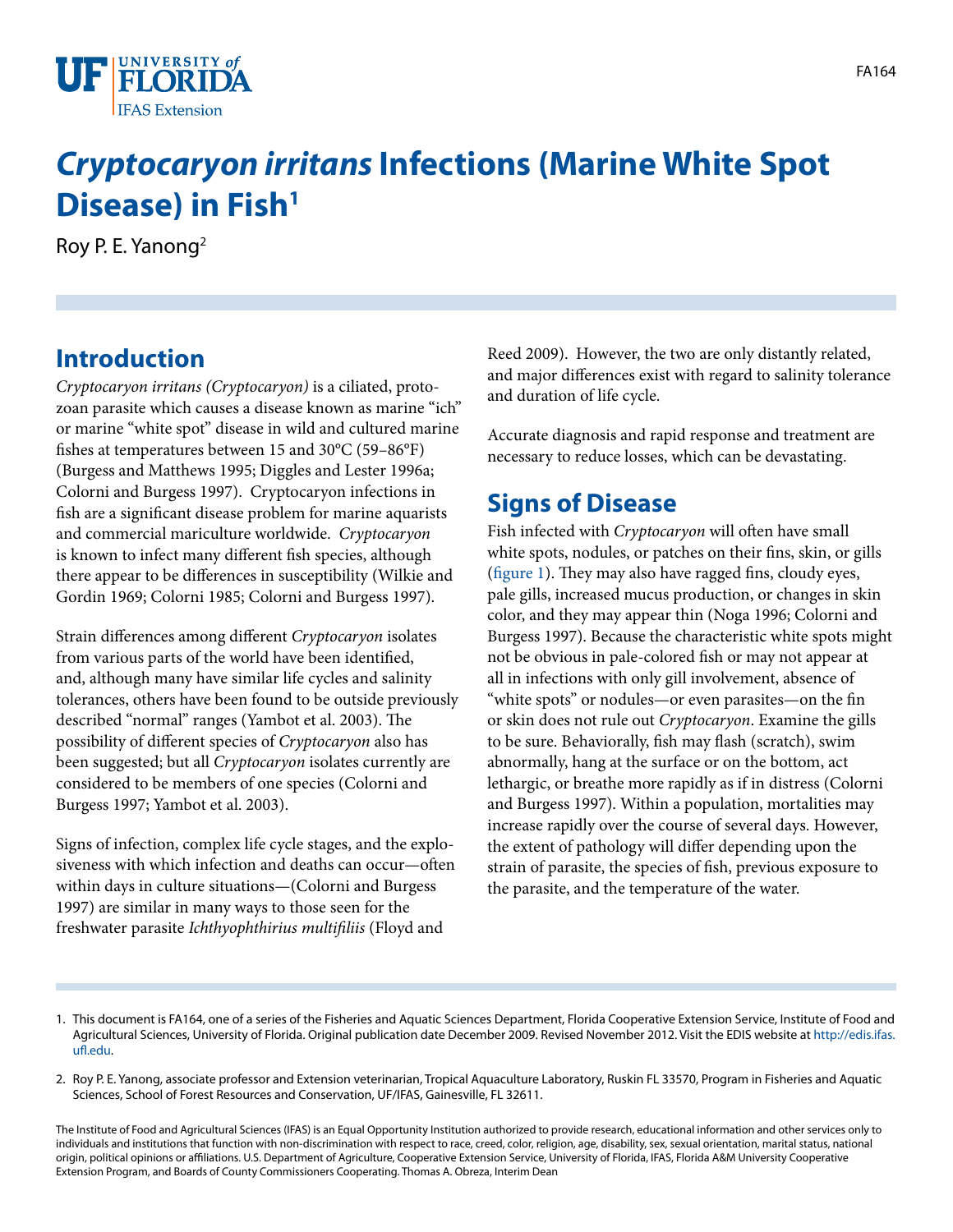

Figure 1. Moderate *Cryptocaryon irritans* infection. Note small white pinpoint masses ("white spots"). Credit: E.J. Noga

#### **Biology and Life Cycle of**

*Cryptocaryon irritans* has a direct life cycle (Colorni and Burgess 1997). This means that infection can spread within a group of fish without the need for another animal host for development. However, the life cycle is complex and includes stages that develop on and off the fish ([figure 2\)](FIGURE_2). Each stage will be described in more detail below, after this brief description. The **trophont** is the "feeding stage," during which the parasite is found embedded within the tissues of the fish. After the trophont leaves the fish, it becomes a **protomont** before encysting and transforming into a **tomont,** or "reproductive stage." The tomont develops and divides into numerous **tomites,** which eventually leave the cyst as **theronts,** the free-swimming infective stages. Theronts actively seek fish hosts.



Figure 2. Life cycle of *Cryptocaryon irritans.* Credit: Roy Yanong

The length of the entire life cycle varies, depending upon a number of factors, including strain of *Cryptocaryon,* temperature, salinity, and fish host (Colorni 1985; Diggles and Lester 1996a, b, c; Colorni and Burgess 1997; Yambot

et al. 2003). Even for a specific strain and fish host, the life cycle may vary by weeks or months (Colorni and Burgess 1997). An average life cycle appears to be 1 to 2 weeks; however, life cycle durations may range from 6 days to 11 weeks, primarily because of the unpredictability of tomont development (Colorni and Burgess 1997; Dickerson 2006; Yambot 2003).

In addition, some characteristics of the different life cycle stages (e.g., size and time required for development) vary depending upon the strain of *Cryptocaryon irritans,* the salinity and temperature of the water, and the species of fish infected (Diggles and Lester 1996 a, b, c).

Temperatures for optimal growth of most strains of *Cryptocaryon* appear to be about 23–30°C (73.4–86°F) (Dickerson 2006; Yoshinaga 2001), although active infections at 15°C (59°F) have been documented (Diggles and Lester 1996). Encysted stages, off the host (tomonts), were also observed to survive for 2–4 weeks under experimental hypoxic conditions (24% oxygen saturation); these released free-swimming infective stages (theronts) 10–11 days after excystment (Yoshinaga 2001).

A more recent study demonstrated that two life stages of one strain of *Cryptocaryon* (trophonts, i.e., the feeding stage during which the parasite can be found on the fish, and tomonts) survived dormant for 4–5 months at 12°C (53.6°F), and, after the water temperature increased to 27°C (80.6°F), developed and infected fish (Dan et al. 2009).

The most commonly observed stage is the trophont, or "feeding" stage. The **trophont** is found on the fish, usually underneath the outer skin layers. Spherical to club- or pear-shaped, with cilia all over its body, the trophont will normally be seen "rolling" or rotating slowly under the epithelium (outer cell layers of the skin or gills) (see figures 3–6 ). Because the trophont is embedded within the skin, it is relatively protected from any potential treatments. The organism's cytoplasm is more opaque in this phase, which means the lobed macronucleus (and several smaller micronuclei) can be difficult to see in live specimens (Dickerson 2006). Trophonts can range in size from about 48 x 27  $\mu$ m  $(-1/20 \times 1/40 \text{ of a mm})$  to  $452 \times 360 \mu \text{m}$   $(-1/2 \times 1/3 \text{ mm})$  $(1 \mu m = 1 \text{ micron}; 1,000 \text{ microns} = 1 \text{ millimeter}).$  The trophont feeds on the body fluids and cells of the fish for about 3–7 days before leaving the host. Trophonts will also actively leave fish that have died, but are not immediately infective. They require additional time to develop from protomonts to tomonts, just as they would if leaving a live host (described below).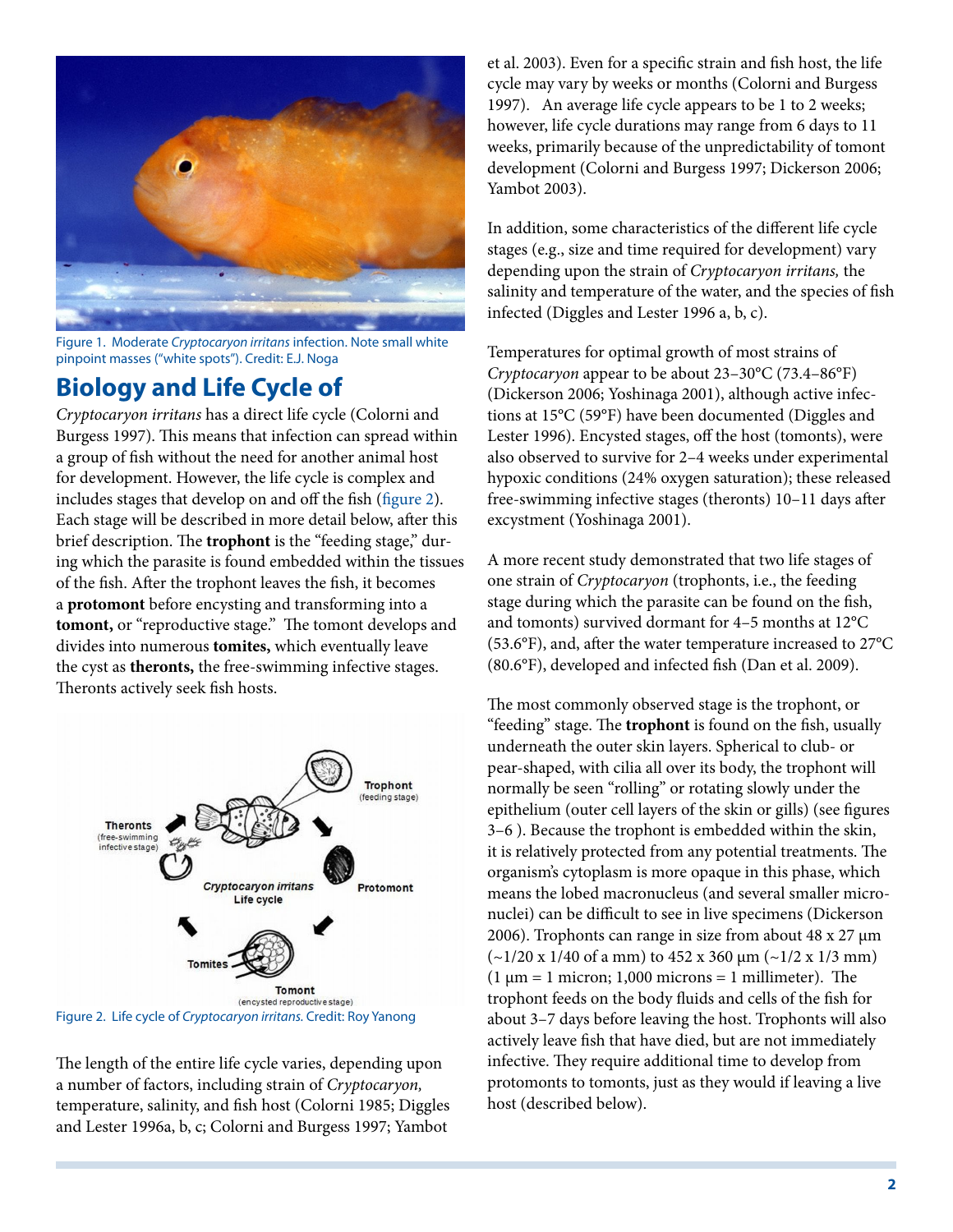

Figure 3. Fin biopsy, wet mount. Note variably-sized trophonts (feeding stage). Credit: E.J. Noga



Figure 4. Skin scrape biopsy, wet mount. Trophont (feeding stage). Credit: Georgia Aquarium, Veterinary Services Department



Figure 5. Skin scrape biopsy, wet mount. Trophont (feeding stage). Credit: New England Aquarium



Figure 6. Gill biopsy, wet mount. Trophont (feeding stage). Credit: Georgia Aquarium, Veterinary Services Department

Once a trophont leaves the fish, it becomes a **protomont.** During this phase, it loses its cilia, flattens its surfaces, and moves onto a substrate for about 2–18 hours. After this stage, the organism stops, sticks to the surface, and encysts, whereupon it becomes a **tomont.** The cyst hardens in about 8–12 hours (Colorni 1985). Before the cyst forms, the protomont may be susceptible to some treatments for a short period of time. However, once the cyst has formed and hardened around the tomont, it has greater protection against common treatments

Tomonts range in size from 94.5 x 170  $\mu$ m (~ 1/10 mm x 1/6 mm) to 252 x 441  $\mu$ m (~1/4 x 1/2 mm). The tomont of one strain of *Cryptocaryon* was 210 x 763 μm (~1/5 x 3/4 mm). The encysted tomont undergoes many divisions, producing numerous daughter **tomites** (approximately 100 to 1000, depending upon strain and temperature [Colorni and Burgess 1997]). These tomites are released as **theronts,** the free-swimming infective stage.

The time required for theront development varies. In one study (Colorni and Burgess 1997), theronts emerged from a group of tomonts sometime between 3 and 72 days, with most released from 4 to 8 days after tomont formation. In another study (Diggles and Lester 1996c ), tomite development and theront release occurred, on average, between 5 and 12.1 days after tomont formation, depending upon strain and temperature. There was no correlation between tomont size and theront release. Yoshinaga and Dickerson (1994) observed, in laboratory studies, that theronts were released only between the hours of 2:00 am and 9:00 am, even in total darkness; some suggest this strategy increases the chance for theronts to find a host, as many fish may be resting or closer to substrate during this time period.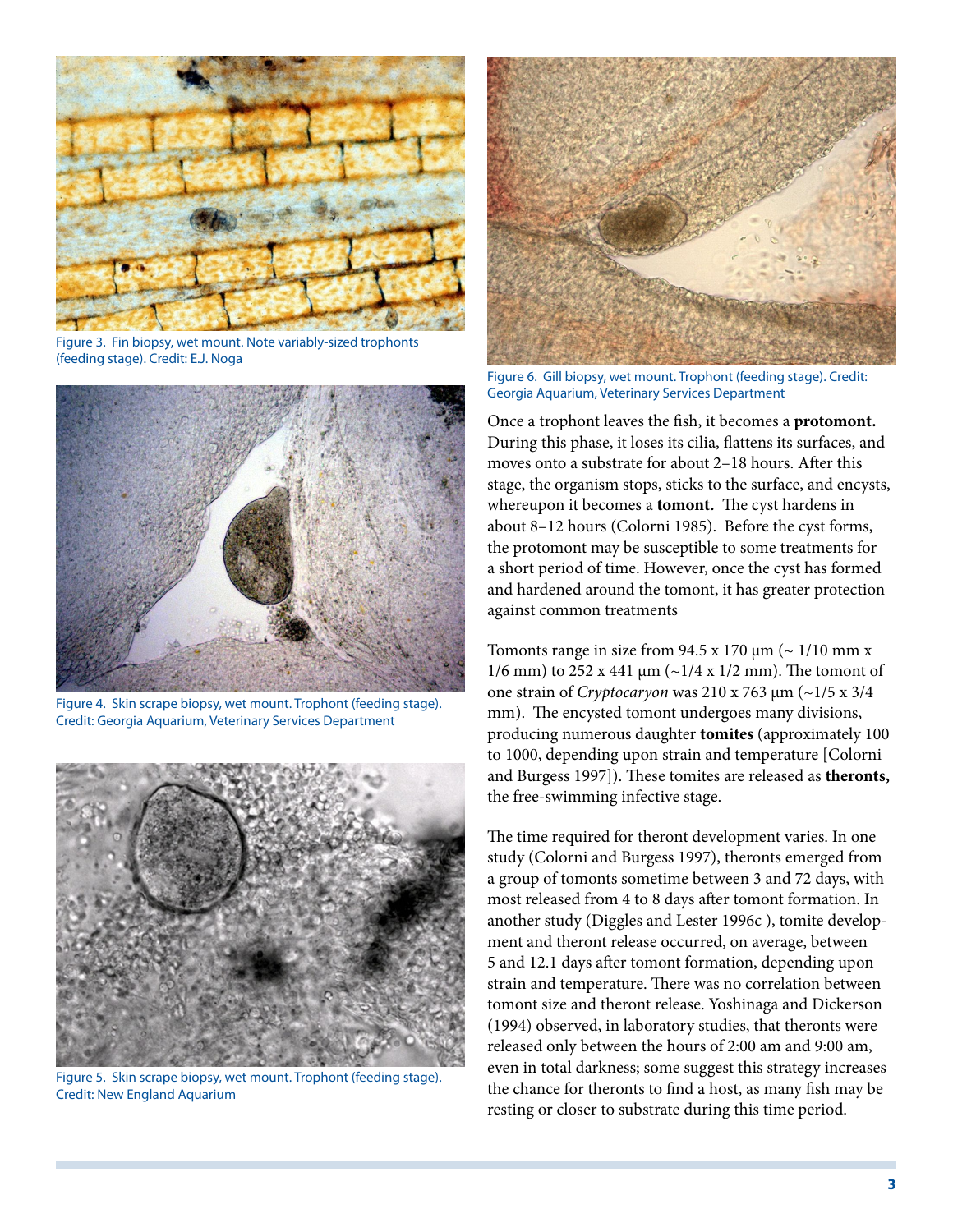**Theronts** are oval to pear-shaped and motile; they actively seek fish. The theront is the most exposed, unprotected life stage and, therefore, the most logical target for treatment. Once the theront locates a host, it invades its skin within 5 minutes (Dickerson 2006). During gill invasion, the parasite becomes enclosed by a thin layer of cells within 20–30 minutes (Dickerson 2006). Theronts of one strain were 20–30 x 50–70 µm (Colorni 1985), but size will vary depending upon strain, host species, and temperature. The theront's infectivity is highest early in its life. By 6–8 hours after it leaves the cyst, its infectivity is greatly reduced (Burgess 1992; Yoshinaga and Dickerson 1994; Colorni and Burgess 1997; Dan et al. 2009), although a non-infective theront may still be able to move for up to 48 hours.

#### **Immunity**

As is seen with other diseases, general fish health and environmental factors including water quality will affect the status of the fish's immune system and may worsen the effects of an infection. If the immune status of the fish is compromised or if environmental factors are less than optimal, *Cryptocaryon* infection will be even more explosive and harmful.

Fish that survive a *Cryptocaryon* infection develop immunity, which can prevent significant disease for up to 6 months (Burgess 1992; Burgess and Matthews 1995). However, these survivors may act as carriers and provide a reservoir for future outbreaks (Colorni and Burgess 1997).

More targeted development of a vaccine to protect against *Cryptocaryon irritans* has been ongoing for a number of years (Yambot and Song 2006; Hatanaka 2007; Luo et al. 2007; Bai et al. 2008), and preliminary results are encouraging. However, vaccine development is a lengthy process, and no commercial vaccines are currently available.

# **Diagnostics**

*Cryptocaryon* infection can be difficult to diagnose. Although white spots, nodules, or patches may be readily visible on the fish, other diseases can cause similar signs. Also, because of fish coloration or potential for infection only in the gills, these lesions may not be easily visible. Microscopic evaluation of skin, fin, and gill samples and identification of the trophont—spherical to pear-shaped, ciliated, opaque, rolling (see figures 3–6)—or of one of the other life stages, is required to verify infection.

*Cryptocaryon* may be confused with other ciliates, including *Uronema* or even *Brooklynella*, by less experienced

aquaculturists. Work with a fish health specialist to get a correct diagnosis and proper treatment and prevention recommendations.

# **Prevention and Control**

An understanding of *Cryptocaryon's* life cycle provides a scientific framework for disease prevention and management. The ultimate goal of a prevention or control program is to break the life cycle of the parasite and stop future infections.

How long each life stage will need for development will depend upon the fish species affected, the fish's immune status, the strain of *Cryptocaryon,* and environmental factors including temperature and salinity. However, the wide variability and length of the *Cryptocaryon* life cycle, and, in particular, the time required for tomite development and theront release; the presence of protected, "embedded" and encysted stages on and off the fish; and the potentially devastating consequences of an outbreak of this infection necessitate a prolonged quarantine and treatment period. A minimum quarantine period of 3–6 weeks at 24–27°C (75.2–80.6°F), is advised, and longer time frames (e.g., 7–11 weeks) may be necessary.

The water in the affected system must be treated in some way to kill the theronts living in the water column. Likewise, substrate (including, possibly, parts of the fish) may harbor encysted tomonts, and, therefore, tanks and associated substrate and materials will act as "incubators" of *Cryptocaryon.* Clean or replace these to help to reduce reinfection.

Review local, state, and federal regulations to ensure legal use before you employ any drug or chemical, and work closely with a fish health specialist. Take into consideration proper dosage, potential toxicities to fish or invertebrates, and environmental management. Options for food and game fish are much more limited, and regulations are more strictly enforced.

Use of **ultraviolet (UV) sterilization** to kill theronts has been suggested, based on research involving *Ichthyophthirius multifiliis* (freshwater "ich"). The recommended UV dose for *Ichthyophthirius* theronts is 100,000 µWsec/ cm2 (Hoffman 1974). However, UV doses required for *Cryptocaryon irritans* are anecdotal or extrapolated, and range from 280,000  $\mu$ Wsec/cm<sup>2</sup> (industry numbers) to 800,000 µWsec/cm2 (Colorni and Burgess 1997).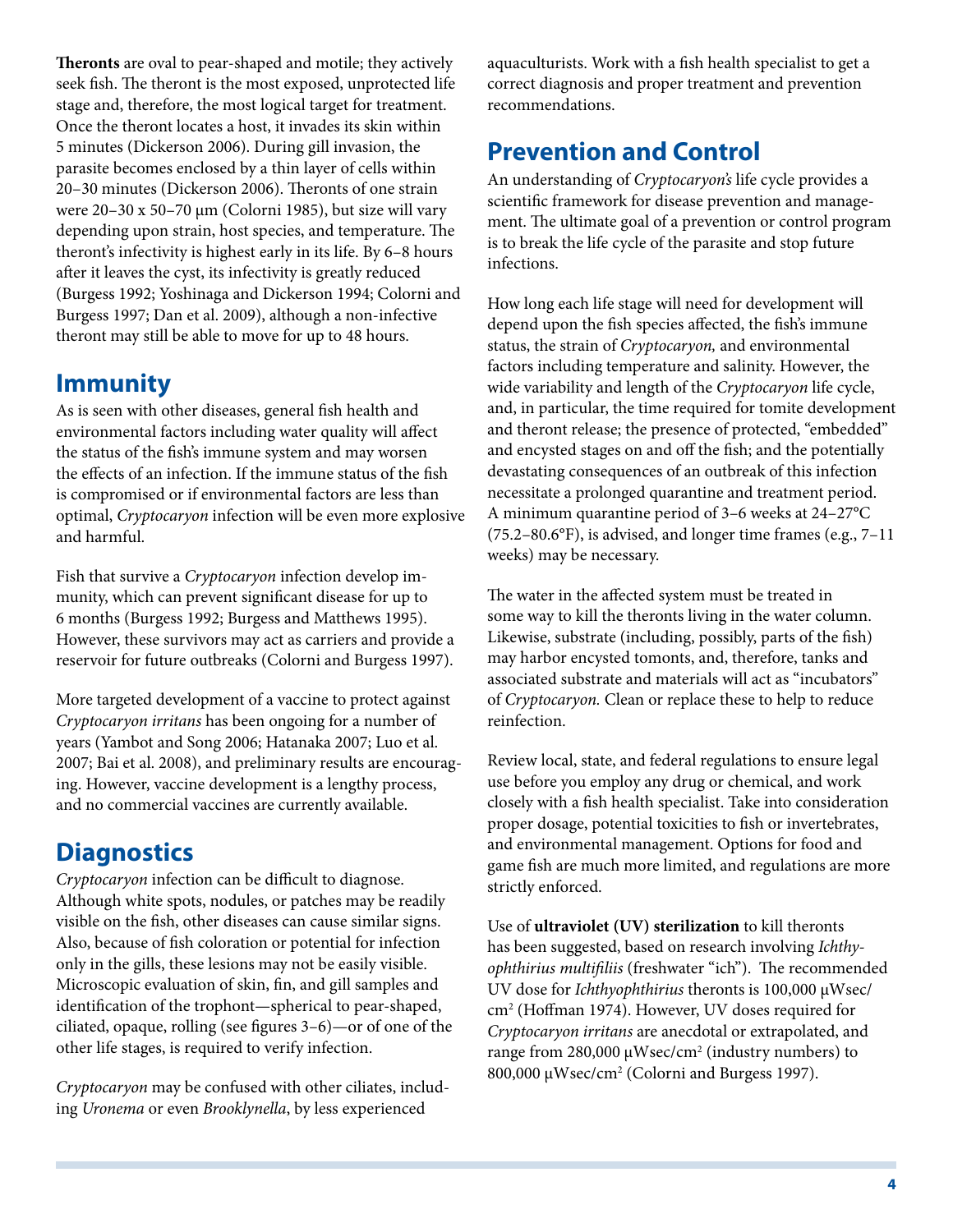Theronts must go through the UV sterilization unit in order to be exposed, so any theronts that are not exposed to UV radiation and remain in the tank or holding areas will be unaffected. Similarly, encysted tomonts within the tank or holding area will not be affected.

**Ozonation** is a highly effective method for disinfection of water, but is more complicated and may affect water quality, especially with regard to reaction products in salt water. There is limited information on doses required to kill theronts or other life stages (Colorni and Burgess 1997). Speak with a manufacturer or extension agent to determine the feasibility of ozone for your systems.

Although generally not feasible for large populations, large or complex systems, or weak or debilitated fish, one approach that has been suggested is **transfer of affected fish** into new, bare bottom tanks every 3 days (Colorni 1987). Tanks are cleaned, disinfected (see *Disinfection* below), and dried between moves. This approach reduces or prevents tomont development on the substrates, and subsequent reinfection. Depending upon temperature, fish may need to be moved 3–5 times.

Several **chemical treatment options** have been used most commonly and effectively against *Cryptocaryon* in marine aquaria and aquaculture systems. Most treatments target the free-swimming theront. Standard immersion (bath) treatments include copper, considered by many to be the most effective; hyposalinity (reducing salt concentration); and chloroquine. Formalin, though less commonly described in the literature to treat *Cryptocaryon,* has also been used with varying success.

(See [Table 1](TABLE_1_DOCUMENT_FA164). Chemical treatment options for control of *Cryptocaryon irritans)* 

**Copper,** in the form of copper sulfate pentahydrate  $(CuSO_{4} \cdot 5H_{2}0;$  the "blue" copper), is perhaps the most commonly used chemical against external protistan (protozoal) parasites of marine finfish. When used in marine systems, copper sulfate pentahydrate is considered 25.5% active ingredient (i.e., 25.5% is active, "free copper"  $(Cu^{2+})$ .

The recommended dose is 0.15–0.20 mg/L free copper (Cu2+) (Noga 1996); however, this treatment concentration should be attained gradually, preferably over the course of 2–3 days, and careful measurement during dosing is necessary. This "breaking in" period will allow the fish time to increase their ability to reduce the toxic effect of copper (de Boeck et al. 2003). Having and using a good copper test kit is important, because copper levels can fluctuate

during treatment. Free copper levels should be checked at least twice a day to ensure that copper levels are within the desired range. For more information on copper use, see "The Use of Copper for Treatment of Marine Aquarium Fish" at edis[.ifas.ufl.edu/FA165](http://edis.ifas.ufl.edu/FA165).

Because of the prolonged life cycle of *Cryptocaryon,* affected systems should be treated for a minimum of 3–6 weeks (Noga 1996; C. Innis, pers. comm., T. Clauss, pers. comm.). As described above, in some reports, theronts were not released until 72 days after initial tomont formation, so some situations may require longer treatment time periods.

Chelated copper (copper that has been bound or "complexed" to other substances, such as citrate or EDTA, to increase its stability in water) has also been used, but safety and effectiveness are more variable than with copper sulfate pentahydrate (Noga 1996). If using a commercial product, refer to the manufacturer's directions and/or speak with a company representative for best results. You should also contact the company's technical department for questions regarding accurate testing for copper concentrations.

**Hyposalinity** refers to exposure of fish to a salt concentration that is lower than that in which they normally live (typical tropical marine systems range between 30–35 g/L (g/L=ppt)). Lower salinities are less easily tolerated by many common marine tropical species, which prefer a tighter range of salinity (stenohaline). Therefore, for many species, the lower the salinity, the shorter the time period the fish can tolerate. Freshwater or lower salinity dips (duration in minutes) or short or prolonged immersion baths (duration in hours or days) for tolerant fish species are commonly used to kill or reduce the numbers of external parasites on marine species.

However, *Cryptocaryon* has proven to be more challenging to treat using salinity changes. Because trophonts and tomonts are more protected, longer dips and baths will be required than for many other species of parasites. Exposure to freshwater for up to 18 hours did not seem to affect *Cryptocaryon* trophonts on the host (Colorni 1985). Prolonged exposure to 15–16 g/L salinity or less (Cheung et al. 1979; Colorni 1985) appeared to affect some life stages. Tomonts of one strain of *Cryptocaryon* were effectively killed after 48 hours of exposure to 15 g/L or less (Colorni 1985). Temperature will also determine whether hyposalinity will control the parasite, with temperatures outside the optimal range (23–30°C) causing greater breakdown of tomonts (Cheung et al. 1979).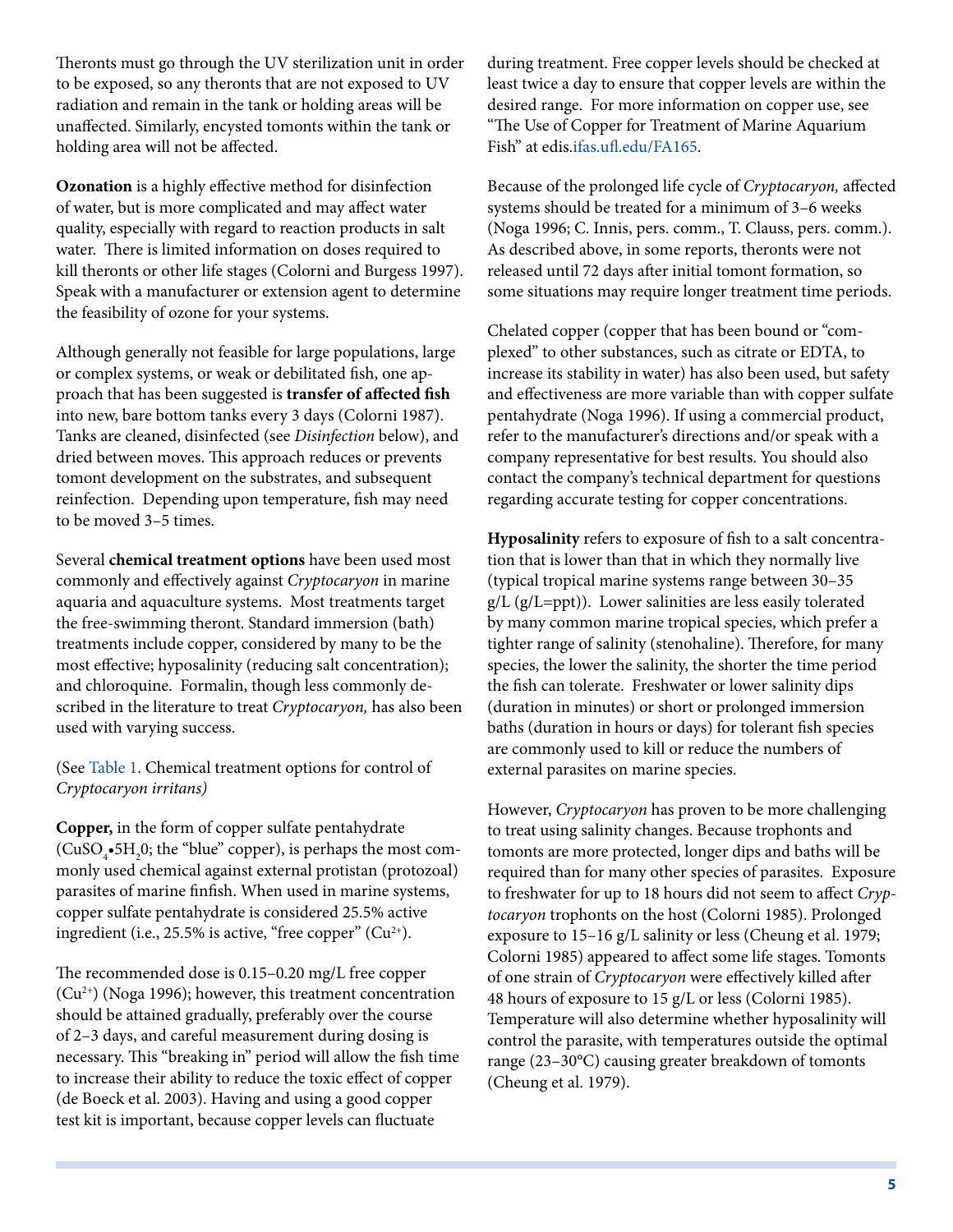More recently, studies have demonstrated different salinity tolerances among strains of *Cryptocaryon.* Yambot (2003) described one Taiwanese outbreak occurring in sea bream *Sparus sarba* at a salinity of 5 g/L, and another outbreak in sea perch *Lates calcarifer* occurring at a salinity of 10 g/L. These two strains were successfully propagated in the laboratory at 7 and 10 g/L, respectively, and are well below previously documented preferred salinities.

One suggested protocol that may have some effectiveness, depending upon temperature and the strain's salinity tolerance, is to maintain water at 15 g/L for 21–30 days (Noga 1996; Kinsler, pers. comm.). Salinity should be reduced gradually by 5 to 10 g/L per day until 15 g/L is reached.

**Chloroquine,** a quinine derivative, and other related compounds have been recommended for use against *Cryptocaryon* and other protozoan parasites including *Amyloodinium* (Dickerson 2006; Stoskopf 1993; Noga 1996; Roberts et al. 2009; I Berzins, pers. comm.; T. Clauss, pers. comm.). One recommended treatment regimen is 10 mg/L chloroquine diphosphate as a prolonged bath; duration of 2 to 3 weeks or more may be required. Chloroquine appears to be fairly stable. If water changes are necessary, redose in amounts proportional to quantity of water removed.

**Formalin** has been used with variable success and differing dosage regimens (Hoff 1996; Colorni and Burgess 1997; R. Francis-Floyd and D. Petty pers. comm. 2009). One suggested regimen is concurrent hyposalinity (16–18 g/L) and 25 mg/L formalin every other day, for 4 weeks (R. Francis-Floyd and D. Petty pers. comm.). Consider species sensitivities and specific system idiosyncrasies, as well as properties of formalin; be aware of these prior to use (Francis-Floyd 1996).

# **Disinfection**

A number of methods for disinfection of *Cryptocaryon* tomonts and theronts have been examined (Hirazawa et al. 2003). The following regimens were shown to be effective against tomonts in the laboratory: 1 hour exposure to 40°C (104°F) or to 100 mg/L benzalkonium chloride; 24 hours exposure to 60 mg/L chlorine or to drying. Free-swimming theronts were killed more easily after one of the following treatments: 1 hour exposure to 2.4 mg/L chlorine; 1 hour exposure to 100 mg/L benzalkonium chloride; or 40°C  $(104^{\circ}F).$ 

(See [Table 2](TABLE_2_DOCUMENT_FA164). Methods for disinfection of *Cryptocaryon irritans* life stages)

# **Biosecurity Considerations**

A good biosecurity program, developed with the assistance of a fish health specialist, will include quarantine of new fish (Yanong 2009). Quarantine marine plants, invertebrates (including shrimp, clams, corals, live rock), tank substrate, and other materials that may have been exposed to infected fish and/or harbor tomonts (reproductive, encysted stages) before introducing them into a system. Any used equipment or tanks should be properly disinfected prior to reuse. Aerosolization of theronts or other life stages from one tank to another is likely possible, especially if tanks are heavily aerated and air movement is favorable. Aerosolization as a method of spreading parasites has been demonstrated with *Ichthyophthirius* (Wooster et al. 2001). Source water (e.g., raw seawater) is a potential reservoir.

Ideally, you should sample skin, fins, and gills of fish for presence of *Cryptocaryon* before, during, and after quarantine (and treatment, if an infection is present) to determine if additional time is required. Use of hyposalinity, drugs, or chemicals during quarantine should also further reduce chance of spread. Trophonts on the fish and encysted stages (tomont) off the fish are well-protected against many common treatments. The free-swimming theronts are considered the most susceptible stage, and are the target of most treatments.

However, keep in mind that carriers may also be present in the established (resident) population and thereby infect any new, naïve fish that have been added to that system, even if these new fish were quarantined.

#### **Summary**

*Cryptocaryon irritans,* the causative agent of "marine white spot disease" is an important disease of marine and brackish water finfish, and has been documented in aquacultured, captive display, and wild populations. Common disease signs include white spots or areas of increased mucus, flashing, or respiratory distress; however, other signs may be seen, and fish should be sampled by a fish health specialist to verify presence of the parasite with a microscope.

A number of factors determine how severe the disease and mortalities will be and the length of the parasite life cycle. These factors include the strain of *Cryptocaryon,* the temperature and salinity of the water, the species and age of the fish and their general immune status, previous exposure to the parasite, the number of infective parasites present, and the dissolved oxygen concentration of the water. The life cycle can last from 6–11 weeks, but an average parasite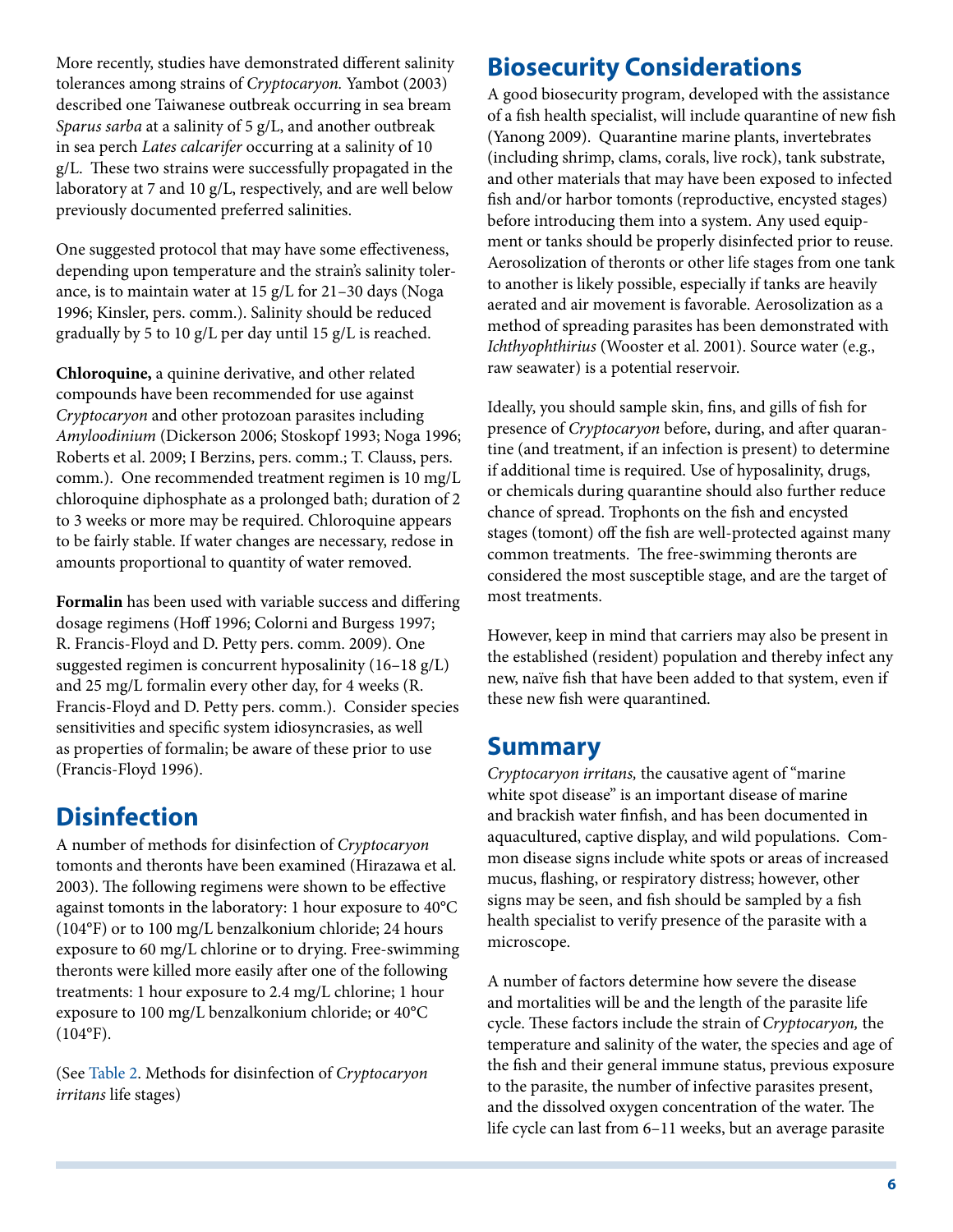life cycle appears to be 1–2 weeks. However, because the time required until release of infective theronts after tomont formation varies so widely, prolonged treatment periods (3–6 weeks) are recommended. Longer treatment time may be necessary.

Treatments recommended in this publication for any given outbreak should provide significant mitigation of disease. Copper sulfate pentahydrate appears to be the most effective treatment to date. Chloroquine and salinity, as well as formalin, have also proven to have some effectiveness. If the *Cryptocaryon* strain affecting your fish is tolerant of low salinity, however, hyposalinity will not be an effective control.

Quarantine of any new fish for 30–90 days before introducing them into an established population will provide time for observation, treatment, and reduction of spread. Source water should also be considered a potential reservoir, and, therefore, should be handled appropriately. In addition, any equipment, tank structures, or other inert materials should be disinfected properly prior to reuse in other systems. Clinically healthy fish that have survived an infection may act as carriers. Similarly, slow developing or dormant tomonts in the environment may act as a reservoir.

Working with a fish health specialist is highly recommended to help design biosecurity/quarantine and treatment regimens.

### **Acknowledgements**

Thanks to Charlie Innis and Sarah McCormack, Tonya Clauss, Andy Stamper, James Kinsler, Ilze Berzins, Edward Noga, Ruth Francis-Floyd, and B. Denise Petty for assistance with this publication.

# **References and Suggested Reading**

Bai, J.S., M.Q. Xie, X.Q. Zhu, X.M. Dan, and A.X. Li. 2008. Comparative studies on immunogenicity of theronts, tomonts and trophonts of *Cryptocaryon irritan* in grouper. Parasitol Res 102:307–313.

Burgess, P.J. 1992. *Cryptocaryon irritans* Brown, 1951 (Ciliophora): transmission and immune response in the mullet *Chelon labrosus* (Risso, 1826). Ph.D. thesis, University of Plymouth.

Burgess, P.J. and R.A. Matthews. 1995. *Cryptocaryon irritans* (Ciliophora): acquired protective immunity in the thick-lipped mullet, *Chelon labrosus.* Fish and Shellfish Immunology 5: 459–468.

Cheung, P.J., R.F. Nigrelli, and G.D. Ruggieri. 1979. Studies on cryptocaryoniasis in marine fish: effect of temperature and salinity on the reproductive cycle of *Cryptocaryon irritans* Brown, 1951. Journal of Fish Diseases 2: 93–97.

Colorni, A. 1985. Aspects of the biology of *Cryptocaryon irritans,* and hyposalinity as a control measure in cultured gilt-head sea bream *Sparus aurata.* Diseases of Aquatic Organisms 1: 19–22.

Colorni, A. 1987. Biology of *Cryptocaryon irritans* and strategies for its control Aquaculture 67: 236–237.

Colorni, A. and P. Burgess. 1997. *Cryptocaryon irritans* Brown 1951, the cause of "white spot disease" in marine fish: an update. Aquarium Sciences and Conservation, 1: 217–238.

Dan, X.M., A.X. Li, X.T.Lin, N.Teng, and X.Q. Zhu. 2006. A standardized method to propagate *Cryptocaryon irritans* on a susceptible host pompano *Trachinotus ovatus.* Aquaculture 258: 127–133.

Dan, X.M., X.T. Lin, Y.X Yan, N. Teng, Z.L. Tan, and A.X. Li. 2009. A technique for the preservation of *Cryptocaryon irritans* at low temperatures. Aquaculture 297: 112–115.

De Boeck, G., T.T.H. Ngo, K. Van Campenhout, and R. Blust. 2003. Differential metallothionein induction patterns in three freshwater fish during sublethal copper exposure. Aquatic Toxicology 65; 413–424.

Dickerson, H.W. 2006. *Ichthyophthirius multifiliis* and *Cryptocaryon irritans* (Phylum Ciliophora). Pages 116–153 In Woo, P.T.K., ed. Fish diseases and disorders vol.1: protozoan and metazoan disorders. 2nd ed. CAB International. Cambridge, MA.

Diggles, B.K. and R.D. Adlard. 1997. Intraspecific variation in *Cyrptocaryon irritans.* J. Euk. Microbiol. 44 (1): 25–32.

Diggles, B.K. and R.J.G. Lester. 1996a. Infections of *Cryptocaryon irritans* on wild fish from southeast Queensland, Australia. Diseases of Aquatic Organisms 25: 159–167.

Diggles, B.K. and R.J.G. Lester. 1996b. Influence of Temperature and Host Species on the development of *Cryptocaryon irritans.* The Journal of Parasitology Vol. 82(1): 45–51.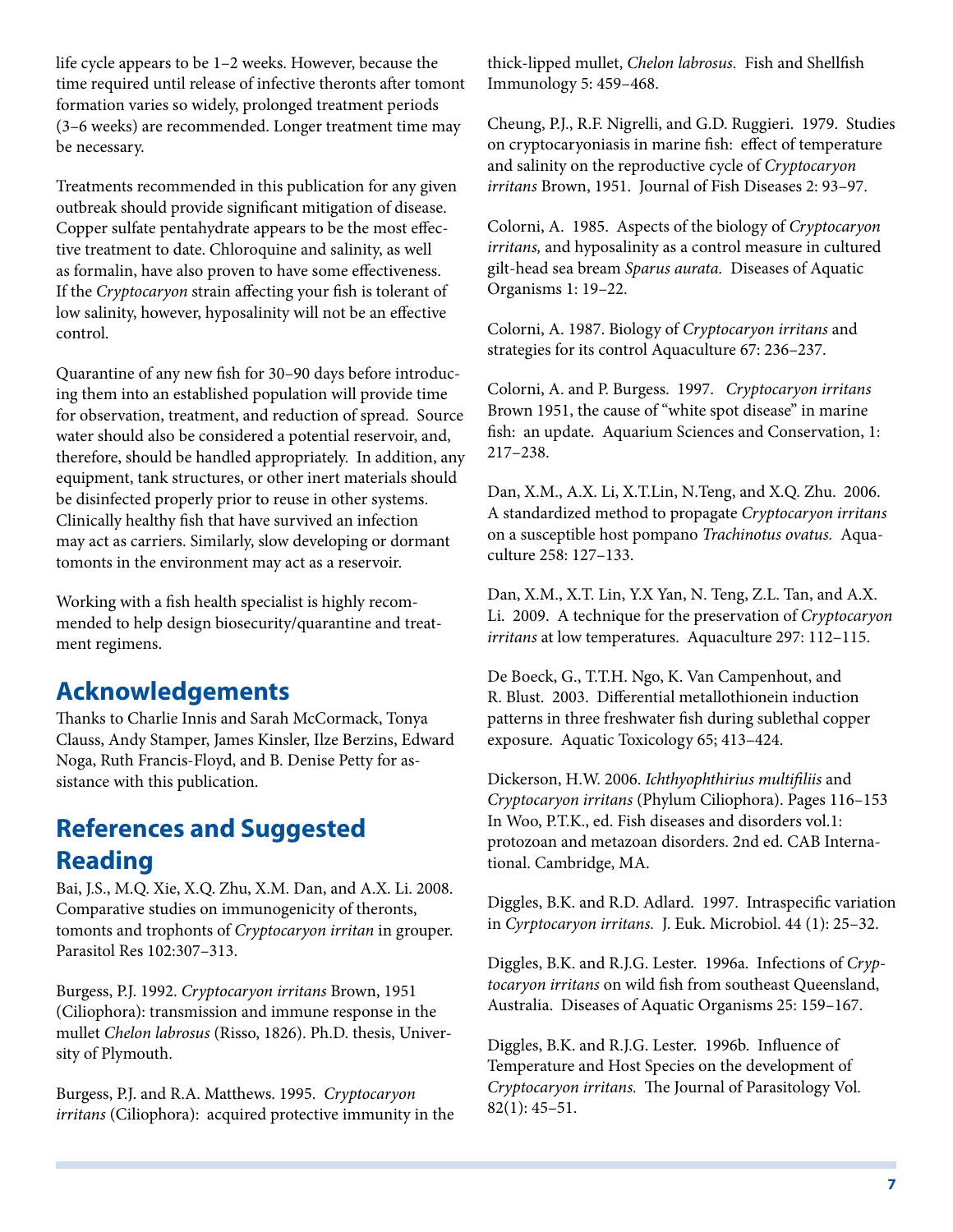Diggles, B.K. and R.J.G. Lester. 1996c. Variation in the development of two isolates of *Cryptocaryon irritans.* The Journal of Parasitology Vol. 82 (3): 384–388.

Francis-Floyd, R. 1996. Use of formalin to control fish parasites. VM-77. College of Veterinary Medicine, Florida Cooperative Extension Service, Institute of Food and Agricultural Sciences, University of Florida, Gainesville, FL. <http://edis.ifas.ufl.edu/VM061> (Accessed November 12, 2009)

Francis-Floyd, R. and P. Reed. 2009. *Ichthyophthirius multifiliis* (white spot) infections in fish. CIR920. Program in Fisheries and Aquatic Sciences, SFRC, Florida Cooperative Extension Service, Institute of Food and Agricultural Sciences, University of Florida, Gainesville, FL. [http://edis.](http://edis.ifas.ufl.edu/FA006) [ifas.ufl.edu/FA006](http://edis.ifas.ufl.edu/FA006) (accessed November 12, 2009)

Hatanaka, A., N. Umeda, S. Yamashita, and N. Hirazawa. 2007. Identification and characterization of a putative agglutination/immobilization antigen on the surface of Cryptocaryon irritans. Parasitology 134: 1163–1174.

Hirazawa, N., T. Goto, and K. Shirasu. 2003. Killing effect of various treatments on the monogenean Heterobothrium okamotoi eggs and oncomiracidia and the ciliate *Cryptocaryon irritans* cysts and theronts. Aquaculture 223: 1–13.

Hoff, F.H. 1996. Conditioning, spawning, and rearing of fish with emphasis on marine clownfish. Aquaculture Consultants, Inc., Dade City, FL. 212 pp.

Hoffman, G.L. 1974. Disinfection of contaminated water by ultraviolet irradiation, with emphasis on whirling disease *(Mysoxosma cerebralis)*: and its effect on fish. Transactions of the American Fisheries Society 103: 541–550.

Luo, X.C., M.Q. Xie, X.Q. Zhu, and A.X. Li. 2008. Some characteristics of host-parasite relationship for *Cryptocaryon irritans* isolated from South China. Parasitology Research 102: 1269–1275.

Noga, E.J. 1996. Fish disease: diagnosis and treatment. Mosby-Year Book, Inc., St. Louis, MO. 367 pp.

Roberts, H., B. Palmiero, and E.S.Weber III. 2009. In Bacterial and parasitic diseases of fish. Laura Wade, ed. Veterinary clinics of North America: exotic animal practice. 12 (3): 609–638.

Stoskopf, M.K. 1993. Fish medicine. W.B. Saunders, Philadelphia, PA. 992 pp.

Wilkie, D.W. and H. Gordin. 1969. Outbreak of cryptocaryoniasis in marine aquaria at Scripps Institution of Oceanography. California Fish and Game 55(3): 227–236.

Wooster, G.A., T.M. Bishop, and P.R. Bowser. 2001. The aerobiological dissemination of the fish parasite *Ichthyophthirius multifiliis.* Proceedings, 26th Eastern Fish Health Workshop. Leetown, WV.

Yambot, A.V., and Y.L. Song. 2006. Immunization of grouper, Epinephelus coioides, confers protection against a protozoan parasite, *Cryptocaryon irritans.* Aquaculture 260: 1–9.

Yambot, A.V., Y.L. Song, and H.H. Sung. 2003. Characterization of *Cryptocaryon irritans,* a parasite isolated from marine fishes in Taiwan. Diseases of Aquatic Organisms 54: 147–156.

Yanong, R.P.E. 2009. Fish health management considerations in recirculating aquaculture systems. Program in Fisheries and Aquatic Sciences, SFRC, Florida Cooperative Extension Service, Institute of Food and Agricultural Sciences, University of Florida, Gainesville, FL. [http://edis.](http://edis.ifas.ufl.edu/FA100) [ifas.ufl.edu/FA100](http://edis.ifas.ufl.edu/FA100) (accessed November 12, 2009)

Yanong, R.P.E. 2009 (in review). Use of copper in marine aquaculture and aquarium systems. Program in Fisheries and Aquatic Sciences, SFRC, Florida Cooperative Extension Service, Institute of Food and Agricultural Sciences, University of Florida, Gainesville, FL. [http://edis.ifas.ufl.](http://edis.ifas.ufl.edu/FA165) [edu/FA165](http://edis.ifas.ufl.edu/FA165)

Yoshinaga, T. 2001. Effects of high temperature and dissolved oxygen concentration on the development of *Cryptocaryon irritans* (Ciliophora) with a comment on the autumn outbreaks of Cryptocaryoniasis. Fish Pathology 36(4): 231–235.

Yoshinaga, T. and H.W. Dickerson. 1994. Laboratory propagation of *Cryptocaryon irritans* on a saltwater-adapted *Poecilia* hybrid, the Black Molly. Journal of Aquatic Animal Health 6: 197–201.